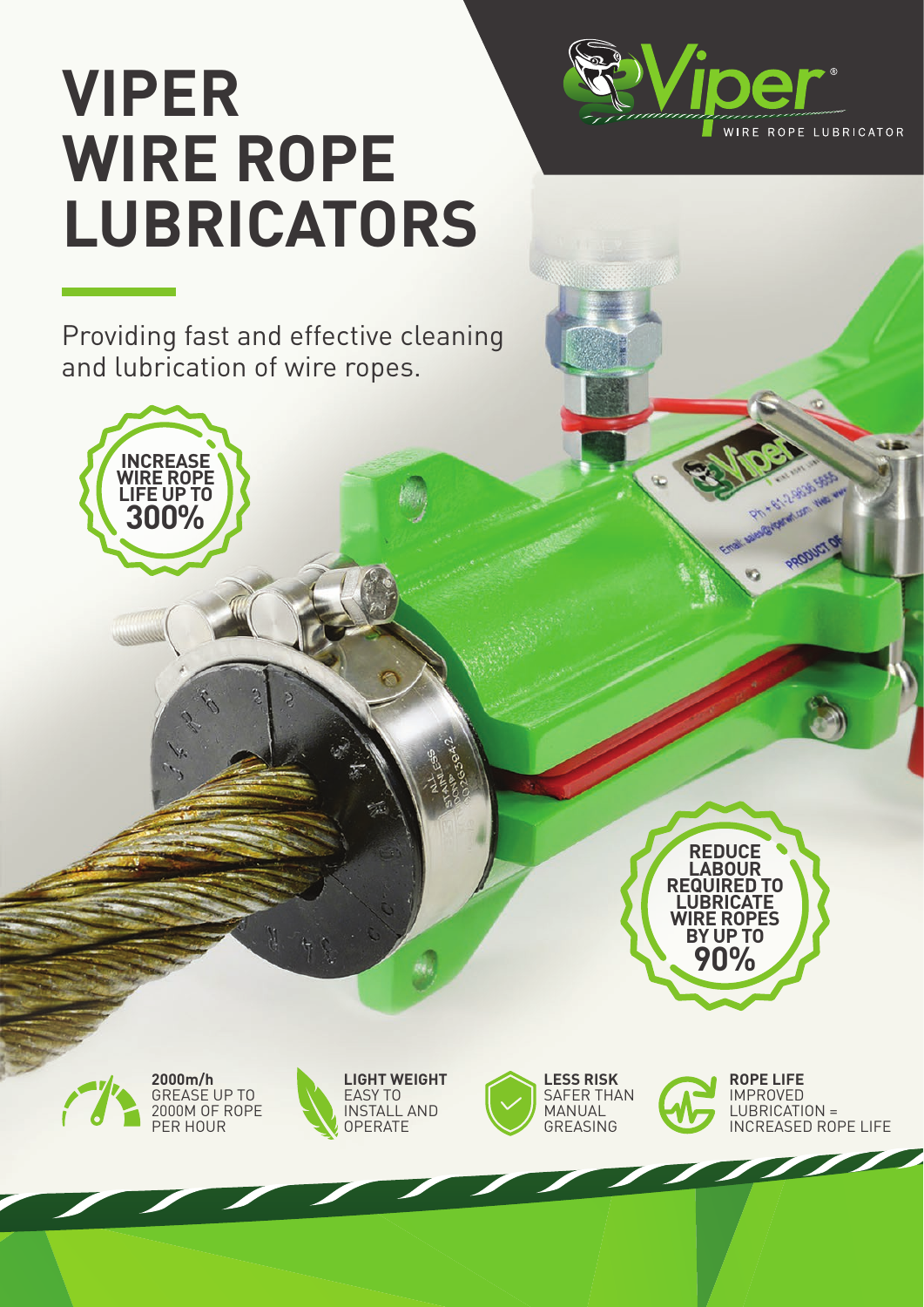# **VIPER MKII WIRE ROPE LUBRICATORS**



The Viper MKII Wire Rope Lubricator range provides fast and effective cleaning and lubricating of wire ropes. Wire ropes from 6mm (1/4") to 165mm (6-1/2") in diameter can be greased at speeds up to 2,000 meters per hour.

The high strength cast aluminium collar is light weight and combined with design features such as the unique inbuilt carry handles the Viper WRL is easy to install and operate. The collars come complete with stainless steel hardware to provide maximum corrosion protection. The Viper WRL package eliminates the HS&E risks associated with manual lubrication while delivering the best possible lubrication result for your wire ropes.

- Increases the life of wire rope assets by up to 300% compared to manual lubrication
- Reduces relubrication time of ropes from several days to several hours compared to manual lubrication
- Safer work environment
- Environmental benefit with less lubricant used and discarded into the environment

## **VIPER WRL VARIANTS**

The Viper WRL is available in three sizes, Maxi MKII, Mid MKII and Mini MKII. Constructed from high grade, cast aluminium with a robust protective coating. Each of the Viper Wire Rope Lubricators are supplied in a robust aluminium storage case, with all the components required to get you started.



**Viper Maxi MKII** Suitable for wire ropes between 50mm to 165mm **Viper Mid MKII**  Suitable for wire ropes between 6mm to 67mm **Viper Mini MKII** Suitable for wire ropes between 6mm to 36mm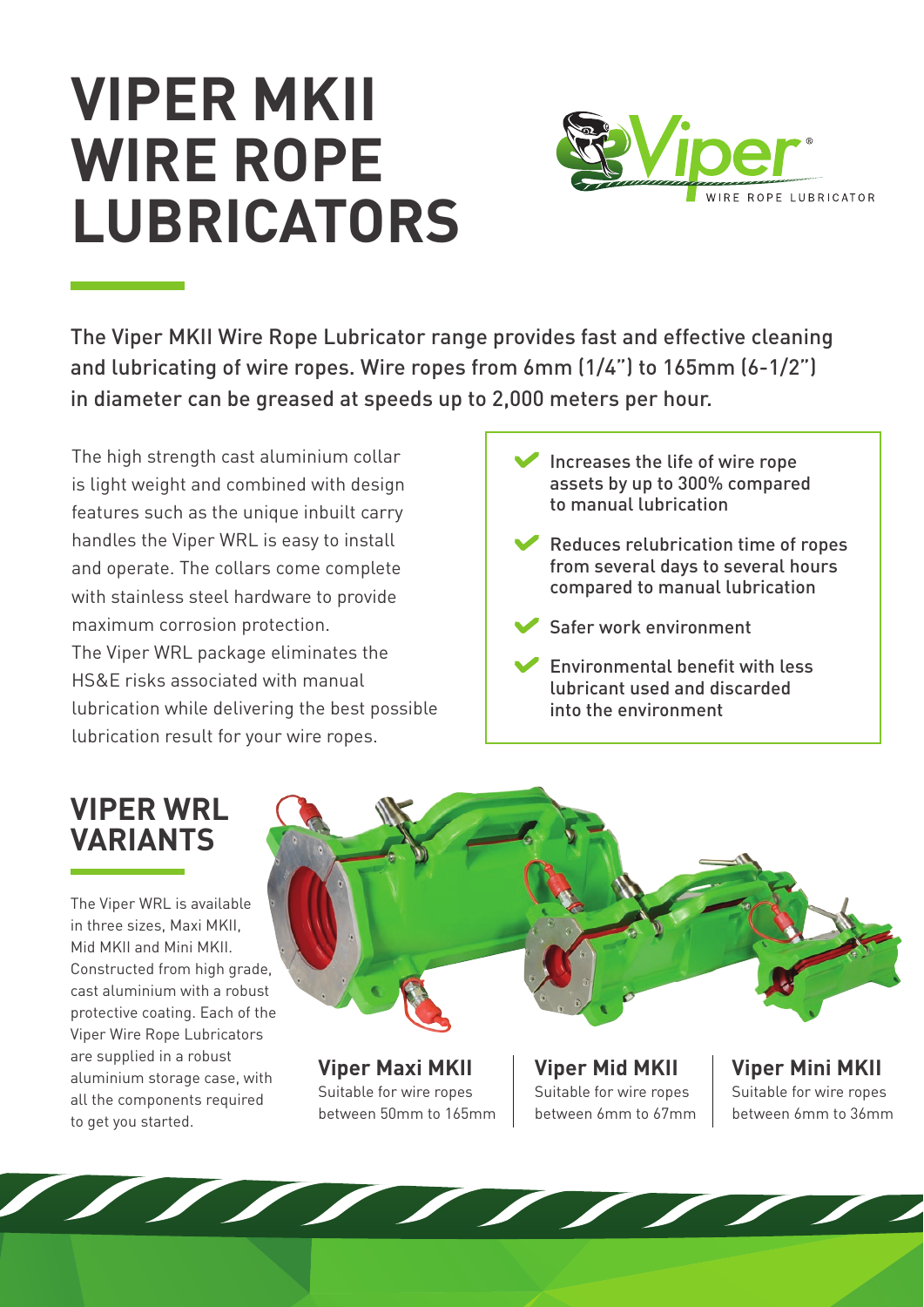## **HEALTH SAFETY ENVIRONMENT BENEFITS**

The Viper WRL was developed with safety and the environment in mind. When used correctly the Viper WRL has several Health, Safety and Environment benefits.

 Every gram of grease goes on the rope Does not leak meaning no mess No wasted lubricant Light weight allows for safe application There is no direct contact with the lubricant

 The rope can be lubricated from a safe distance

## **THE VIPER SEAL**

### **WHAT MAKES THE VIPER WRL SEAL SO SPECIAL**

The unique Viper seal design is at the heart of the Viper WRL package. The selected polyurethane material is wear resistant to ensure long service life but still flexible enough to mould to the rope. This flexibility helps reduce leakage but more importantly massages the lubricant into the rope, thus increasing penetration of the lubricant and the protection from corrosion that this provides. Other wire rope lubricators tend to simply coat the outside of the rope. The length of the Viper Mid and Maxi collar / seal combination also increase the dwell time that the rope has with the lubricant, which also helps with application and ultimately leads to longer rope life and extended lubrication intervals.



#### **Viper seals are proven to have lasted for > 15,000 metres of rope.**

| <b>Beneficial Quality</b> | <b>What This Means For You</b>                                                                                                                                                                                                                              |
|---------------------------|-------------------------------------------------------------------------------------------------------------------------------------------------------------------------------------------------------------------------------------------------------------|
| Material                  | The selected polyurethane has high abrasion resistance properties,<br>meaning it is resistant to wear. This enables the seal to be used to<br>lubricant thousands of meters of rope without being replaced.                                                 |
| Seal Design/Rib Length    | The internal design of the Viper seals allows them to mould to the rope.<br>i si<br>This creates a pumping action massaging lubricant into the rope.<br>As the seal moulds to the rope, there is constant contact,<br>which enables consistent lubrication. |
| Length of Seal            | Increased dwell time between the rope and the seal allows for increased<br>opportunity for the lubricant to be massaged into the rope structure.                                                                                                            |

## **VIPER SCRAPERS**

The Viper WRL Scraper plates enable safe entry of broken wires into the seal ensuring the rope and seal is not damaged.



### **www.viperwrl.com**